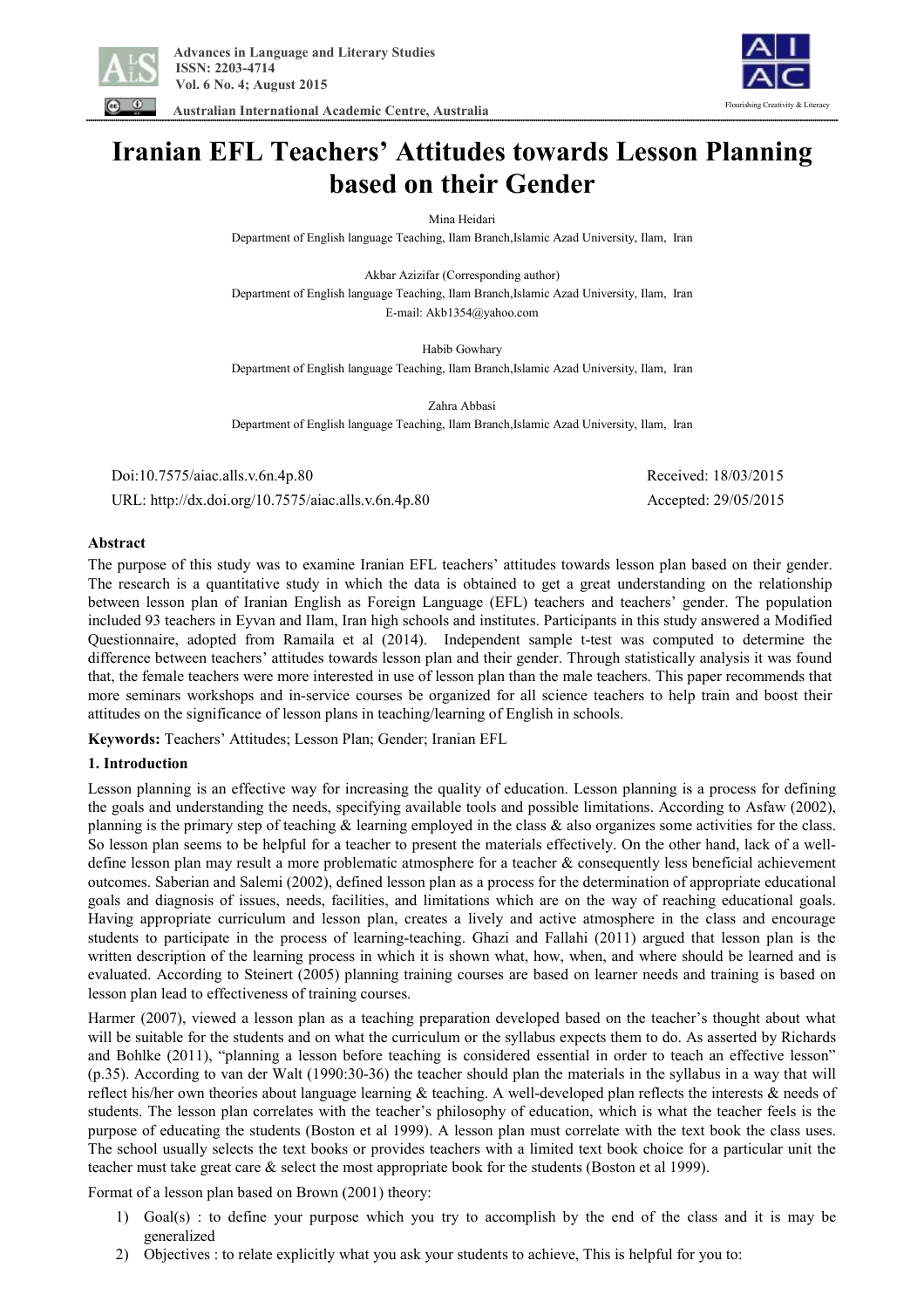- a) Be sure that you actually are aware of what you want to do in the class
- b) Preserve the unity of the lesson
- c) Predetermine whether or not you are trying to accomplish too much
- d) Assess learners' achievement after the lesson.
- 3) Materials and equipment: listing materials and equipment required for teaching is considered to be of a great significance while designing a good plan.
- 4) Procedures : it includes :
	- a) Warm-up activities e.g.an opening expression
	- b) Set of activities & techniques in which you have determined appropriate periods of time for
		- I. Whole-class work
		- II. Small-group work
		- III. Teacher talk
		- IV. Student talk
	- c) Closure.
- 5) Evaluation: it is an assessment, formal or informal, that you make after students have enough opportunities for learning & with no evaluation you can't assess your students' achievement and adjust your lesson plan for the future.
- 6) Extra-Class Work: it is sometimes misnamed ″homework″, but is defined as applications or extensions of classroom activity found by teacher aiding the students do some learning after the class (Brown, 2001). In very basic terms: a lesson plan is the teacher's guide for running a particular lesson, and it includes the goal (what the students are supposed to learn), how the goal will be reached (the method, procedure) and a way of measuring how well the goal was reached (test, worksheet, homework, etc.)

A review of existing literature on lesson plan suggested a need for further research in this field. The research on lesson planning in Iranian context seems to be inadequate and researchers have recently started its investigation. Although, some of the previous studies explored teacher's attitude towards lesson plan in different context. The previous related literature review indicated that many studies conducted on university professors and few studies included secondary school, high school or institution. The current study conducted on secondary school, high school or institution teachers. This study aims to replicate the same survey in a different context (Ilam) based on their gender.

## *1.1 Research Question*

This study aimed to explore the following research question:

Is there any significant relationship between teachers' attitudes towards lesson planning and their gender?

## *1.2 Research Hypothesis*

There is a significant relationship between teachers' attitudes towards lesson planning and their gender.

#### **2. Methodology**

#### *2.1 Participants*

The participants in this study were 93 EFL teachers from high schools and institutes in Eyvan in the province of Ilam and city of Ilam- west of Iran, 53 of whom were female and 40 were male. Selection was done from all available professional experienced teachers having university education. Table 1 shows the characteristic of participants according to their gender.

| Table 1. Frequency distribution of teachers by gender |               |        |      |  |
|-------------------------------------------------------|---------------|--------|------|--|
|                                                       | <b>Number</b> | Gender |      |  |
| <b>Teachers</b>                                       | 93            | Female | Male |  |
|                                                       |               | 53     | 40   |  |

#### *2.2 Instruments*

In the present study which is a Likert-type measure, a questionnaire was used to elicit information from participants. This questionnaire, developed by Ramaila and Ramnarian, consists of 29 items. The scale was answered as follows: 1 strongly Disagree, 2- Disagree, 3- Uncertain, 4- Agree and 5- Strongly Agree. Total score of the answerers showed the extent to which they agreed with lesson planning. In this study, the reliability coefficient of questionnaire was computed by Cronbachs' alpha. The result indicated that reliability coefficient was 0.78.

### *2.3 Procedure*

In this study, for collecting the data, questionnaires in the form of papers and online (using email) were spread up to different English Language teachers. Collecting data started at November to December 2014. The probable needed time for filling out questionnaire was about 10 minutes*.*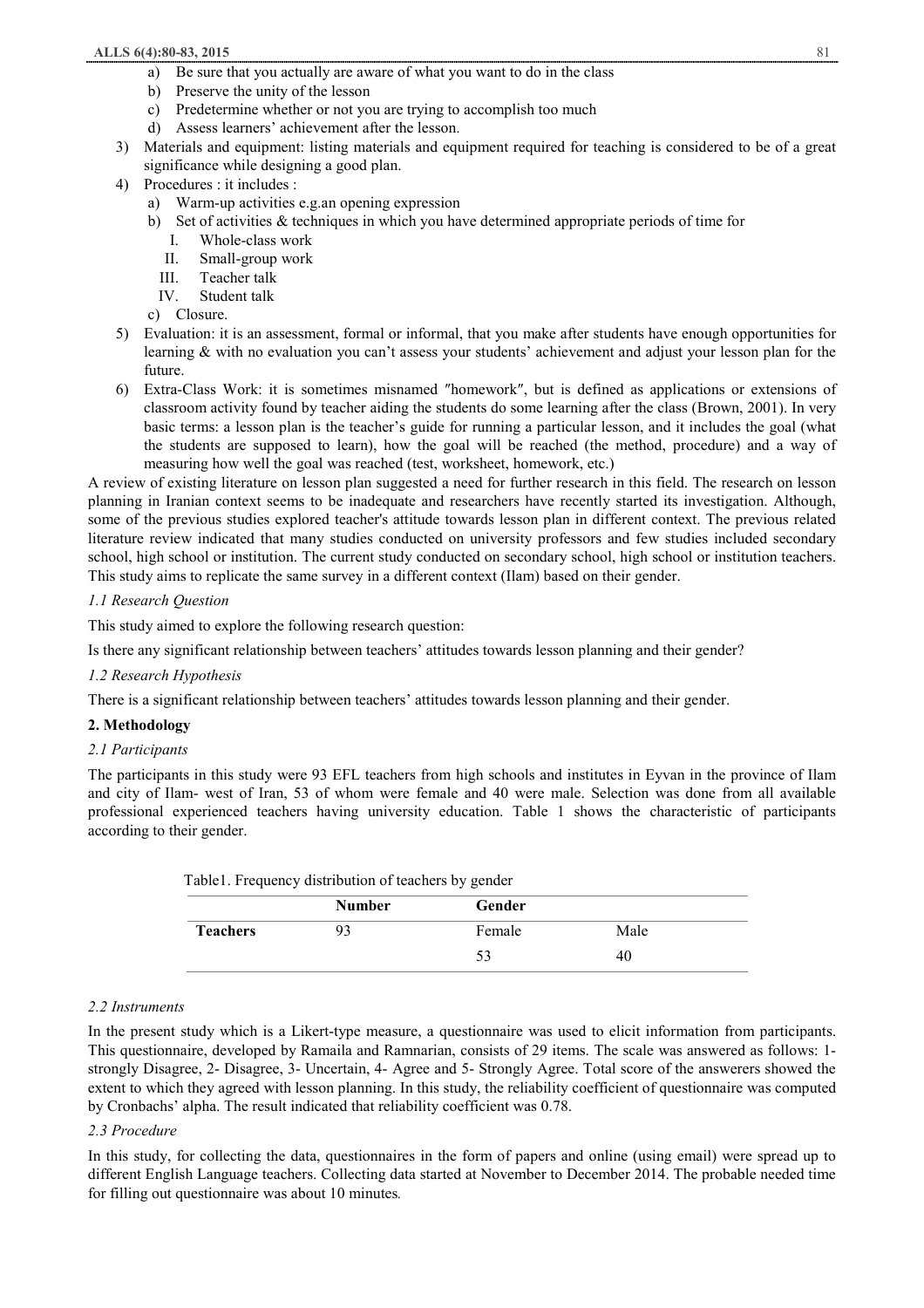#### *2.4 Statistical procedure*

To compute teacher's scale score, the researcher entered each teacher's response from the items of questionnaire into an Excel file then the Excel file was uploaded into the Statistical Package for Social Sciences (SPSS). The scales scores were computed.

#### **3. Results**

To investigate teachers' attitudes towards lesson planning and their gender, independent sample t-test was used. This section presents the findings along with the discussion about teachers' views of lesson planning based on their gender.

Table 2. Mean and Standard deviation of teachers' attitudes towards lesson planning

| <b>Group Statistics</b>                        |        |    |          |                |                 |  |  |  |
|------------------------------------------------|--------|----|----------|----------------|-----------------|--|--|--|
| Gender                                         |        | N  | Mean     | Std. Deviation | Std. Error Mean |  |  |  |
|                                                | Male   | 40 | 97 2250  | 10.19926       | 1.61265         |  |  |  |
| teachers' attitudes towards<br>lesson planning | Female | 53 | 102 3396 | 11.16475       | 1.53360         |  |  |  |

As seen in Table 2 above, the means of two groups are very close and so are the standard deviations and standard error of means. Male group has a mean of 97.2250 with a standard deviation of 10.19926 and the mean for the female group is 102.3396 with standard deviation of 11.16475. Therefore a small difference can be observed between the answers given by the two groups in terms of gender.

In order to test teachers' attitudes towards lesson planning according to their gender, T-test was used (see Table 3). In order to see if the difference between the means of the two groups was statistically significant or not. The results of using t-test is shown in Table 3 below.

| Table 3. T-test for investigating the relationship between gender and teachers' attitudes towards lesson planning |  |  |
|-------------------------------------------------------------------------------------------------------------------|--|--|
|-------------------------------------------------------------------------------------------------------------------|--|--|

|                                | Levene's Test<br>Equality of<br>Variances |       |          |      |                      |                    |                          |                                                 |            |
|--------------------------------|-------------------------------------------|-------|----------|------|----------------------|--------------------|--------------------------|-------------------------------------------------|------------|
|                                |                                           |       |          |      |                      |                    |                          | 95% Confidence<br>Interval of the<br>Difference |            |
|                                | F                                         | Sig   | T        | Df   | $Sig(2 -$<br>tailed) | Mean<br>Difference | Std. Error<br>Difference | Lower                                           | Upper      |
| Equal variances<br>assumed     | 1.509                                     | 0.223 | $-2.269$ | 91   | 0.02                 | $-5.11462$         | 2.25398                  | $-9.59187$                                      | $-0.63737$ |
| Equal variances<br>not assumed |                                           |       | $-2.298$ | 87.6 | 0.02                 | $-5.11462$         | 2.22543                  | $-9.53744$                                      | $-0.69181$ |

According to the obtained results (Table 3) on "teachers' attitudes towards lesson planning" score used by male and female, it is seen that there is meaningful relationship between gender of participants and teachers' attitudes towards lesson planning, since the obtained T of respondents is -2.269, and the level of significance is less than 0.05, so this hypothesis is accepted and it can be concluded that *there is a significant difference between teachers´ views on Lesson Plan based on their gender.* 

### *3.1 Discussion*

In this study the conceptual analysis of the results is reported. The goal of this study was to explore the teachers' attitudes towards lesson planning based on their gender.

The statistical results indicated that there is a significance difference between male, female and their views, so the second hypothesis was accepted. Females were more interested in lesson planning compared to males. The results were congruent to those of Taghipour (2013); Kamran & Sharghi (2011) who found that gender played a key role in this field and female were more favored lesson planning. The results of Saberian et al. (2003) showed that both male and female professors, consider lesson planning a necessity. Of female professors, 29% believed that heavy workload and lack of knowledge about lesson planning are two main obstacles in this regard, and admitted that lesson planning did affect the quality of their classes.